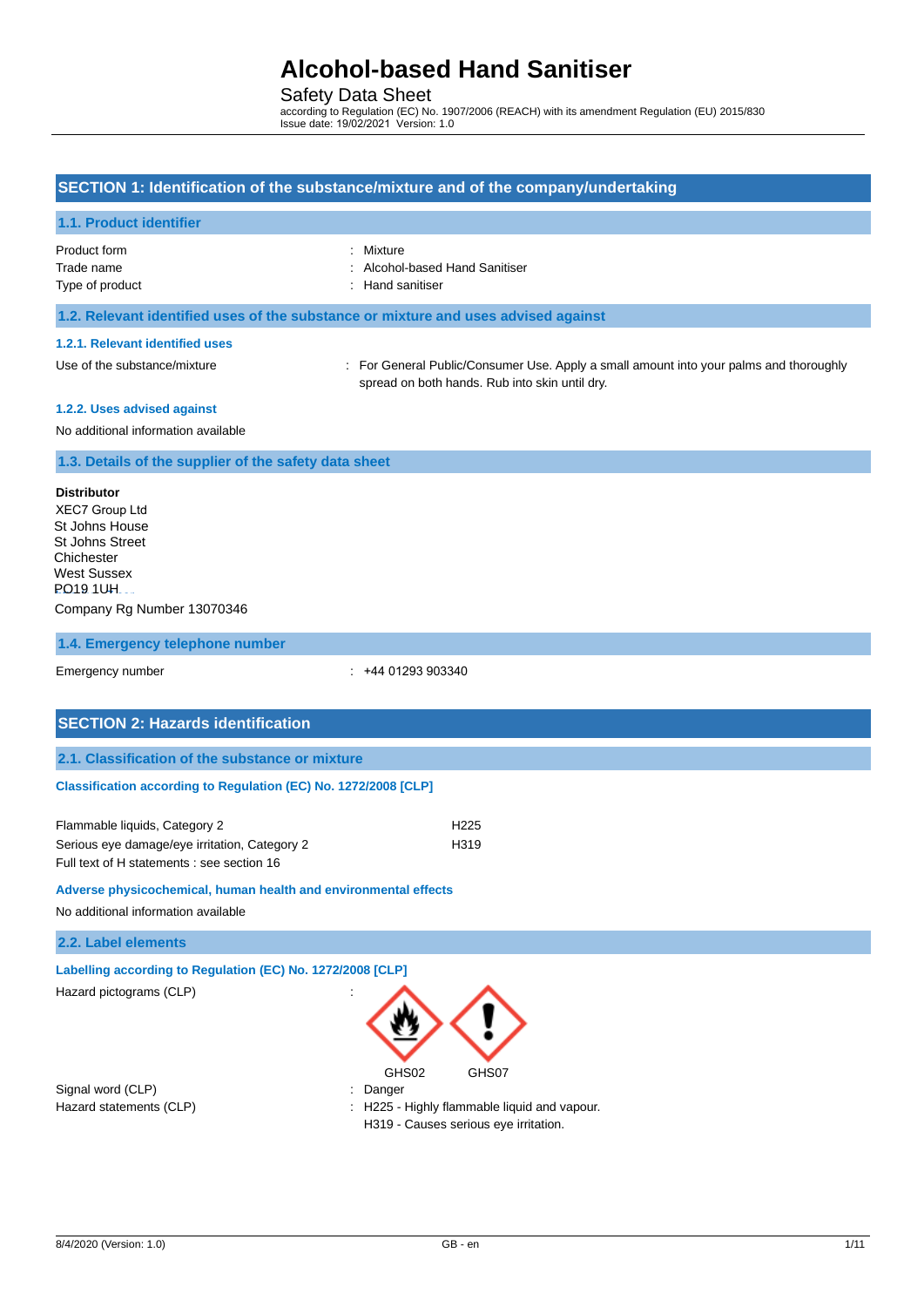Safety Data Sheet

according to Regulation (EC) No. 1907/2006 (REACH) with its amendment Regulation (EU) 2015/830

| Precautionary statements (CLP) | : P102 - Keep out of reach of children.                                                   |
|--------------------------------|-------------------------------------------------------------------------------------------|
|                                | P210 - Keep away from heat, hot surfaces, sparks, open flames and other ignition sources. |
|                                | No smoking.                                                                               |
|                                | P305+P351+P338 - IF IN EYES: Rinse cautiously with water for several minutes. Remove      |
|                                | contact lenses, if present and easy to do. Continue rinsing.                              |
|                                | P337+P313 - If eye irritation persists: Get medical advice/attention.                     |
|                                | P403+P235 - Store in a well-ventilated place. Keep cool.                                  |
|                                | P501 - Dispose of contents and container to an approved waste disposal plant.             |
| EUH-statements                 | : EUH066 - Repeated exposure may cause skin dryness or cracking.                          |
|                                |                                                                                           |

### **2.3. Other hazards**

No additional information available

### **SECTION 3: Composition/information on ingredients**

#### **3.1. Substances**

#### Not applicable

#### **3.2. Mixtures**

| <b>Name</b> | <b>Product identifier</b>                                                                             | $\frac{9}{6}$ | <b>Classification according to</b><br><b>Regulation (EC) No.</b><br>1272/2008 [CLP] |
|-------------|-------------------------------------------------------------------------------------------------------|---------------|-------------------------------------------------------------------------------------|
| Ethanol -   | (CAS-No.) 64-17-5<br>(EC-No.) 200-578-6<br>(EC Index-No.) 603-002-00-5<br>(REACH-no) 01-2119457610-43 | $70 - 75$     | Flam. Lig. 2, H225<br>Eye Irrit. 2, H319                                            |
| Glycerin    | (CAS-No.) 56-81-5<br>(EC-No.) 200-289-5<br>(REACH-no) exempt                                          | $1 - 3$       | Not classified                                                                      |

Full text of H-statements: see section 16

# **SECTION 4: First aid measures 4.1. Description of first aid measures** First-aid measures general : Never give anything by mouth to an unconscious person. If you feel unwell, seek medical advice (show the label where possible). First-aid measures after inhalation : Not expected to present a significant inhalation hazard under anticipated conditions of normal use. IF INHALED: if breathing is difficult, remove victim to fresh air and keep at rest in a position comfortable for breathing. First-aid measures after skin contact : Not known to cause irritation or sensitisation, but if skin irritation or rash occurs, wash well with fresh water. First-aid measures after eye contact : Rinse immediately with plenty of water. Obtain medical attention if pain, blinking or redness persists. First-aid measures after ingestion : Not expected to present a significant hazard under anticipated conditions of normal use. First aid is not normally required; however, if swallowed and symptoms develop, seek medical attention. If swallowed: rinse mouth. Do NOT induce vomiting.

| 4.2. Most important symptoms and effects, both acute and delayed                |                                  |
|---------------------------------------------------------------------------------|----------------------------------|
| Symptoms/effects after eye contact                                              | : Causes serious eye irritation. |
| 4.3. Indication of any immediate medical attention and special treatment needed |                                  |

Treat symptomatically.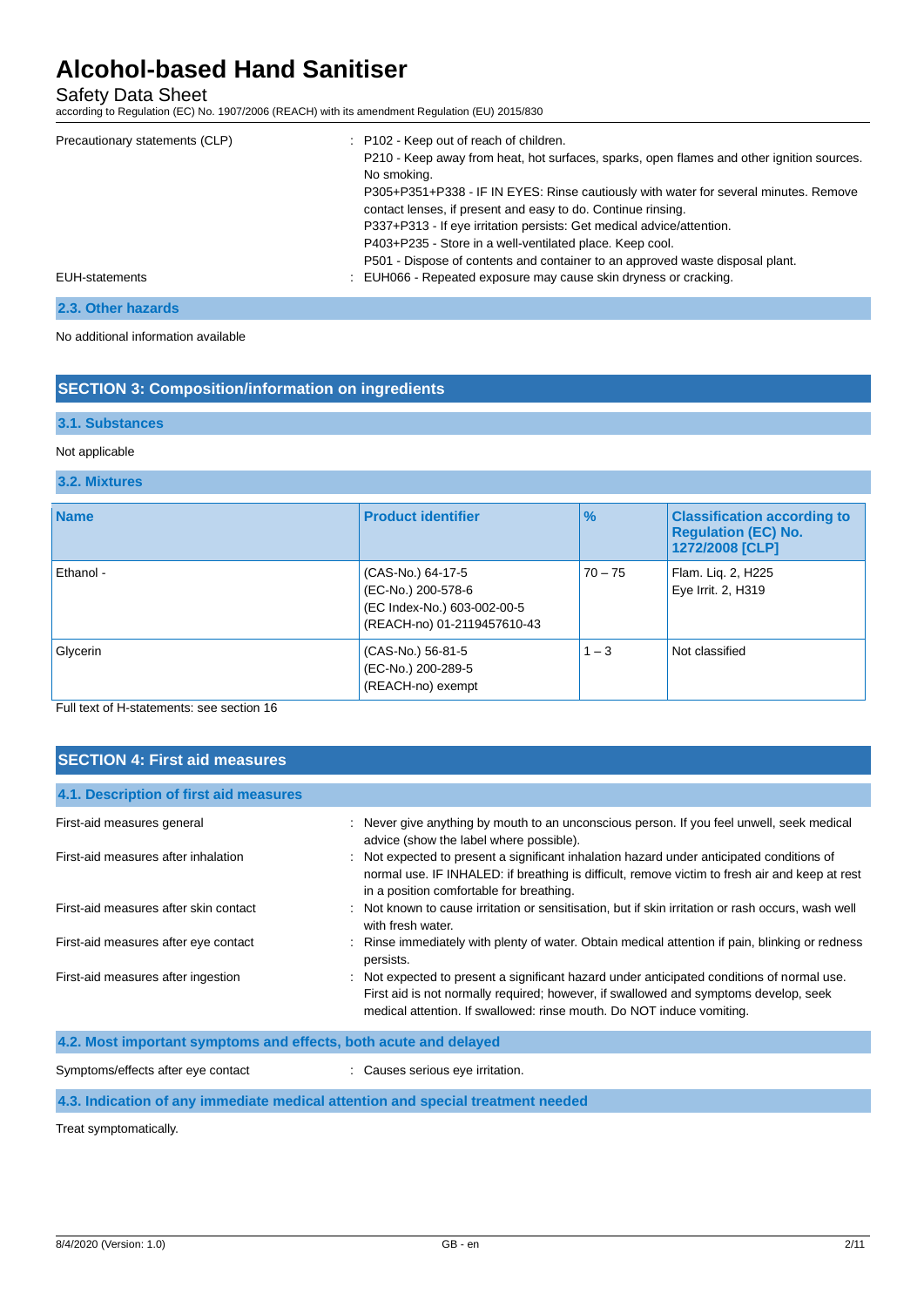Safety Data Sheet

according to Regulation (EC) No. 1907/2006 (REACH) with its amendment Regulation (EU) 2015/830

| <b>SECTION 5: Firefighting measures</b>                            |                                                                                                                                                                                                                                                                           |  |
|--------------------------------------------------------------------|---------------------------------------------------------------------------------------------------------------------------------------------------------------------------------------------------------------------------------------------------------------------------|--|
| 5.1. Extinguishing media                                           |                                                                                                                                                                                                                                                                           |  |
| Suitable extinguishing media<br>Unsuitable extinguishing media     | Foam. Dry powder. Carbon dioxide. Alcohol resistant foam. Sand.<br>Do not use a heavy water stream.                                                                                                                                                                       |  |
| 5.2. Special hazards arising from the substance or mixture         |                                                                                                                                                                                                                                                                           |  |
| Fire hazard<br><b>Explosion hazard</b>                             | : Flammable liquid and vapour.<br>May form flammable/explosive vapour-air mixture.                                                                                                                                                                                        |  |
| 5.3. Advice for firefighters                                       |                                                                                                                                                                                                                                                                           |  |
| Firefighting instructions<br>Protective equipment for firefighters | : Use water spray or fog for cooling exposed containers. Exercise caution when fighting any<br>chemical fire. Prevent fire fighting water from entering the environment.<br>Do not enter fire area without proper protective equipment, including respiratory protection. |  |

| <b>SECTION 6: Accidental release measures</b> |                                                                          |
|-----------------------------------------------|--------------------------------------------------------------------------|
|                                               | 6.1. Personal precautions, protective equipment and emergency procedures |
| General measures                              | : Remove ignition sources. No open flames. No smoking.                   |
| 6.1.1. For non-emergency personnel            |                                                                          |
| Emergency procedures                          | : Evacuate unnecessary personnel.                                        |
| 6.1.2. For emergency responders               |                                                                          |
| Protective equipment                          | : Equip cleanup crew with proper protection.                             |
| Emergency procedures                          | Ventilate area.                                                          |
| <b>6.2. Environmental precautions</b>         |                                                                          |

Prevent entry to sewers and public waters. Notify authorities if liquid enters sewers or public waters.

| 6.3. Methods and material for containment and cleaning up |                                                                                                                                                                                                 |
|-----------------------------------------------------------|-------------------------------------------------------------------------------------------------------------------------------------------------------------------------------------------------|
| Methods for cleaning up                                   | : Recover small spills with a suitable absorbent, like diatomaceous earth. Contain large spills<br>to maximize product recovery or disposal. Collect spillage. Store away from other materials. |
| 6.4. Reference to other sections                          |                                                                                                                                                                                                 |

See Heading 8. Exposure controls and personal protection.

| <b>SECTION 7: Handling and storage</b>                                                      |                                                                                                                                                                                                                                                                                                                                                                                                                     |  |
|---------------------------------------------------------------------------------------------|---------------------------------------------------------------------------------------------------------------------------------------------------------------------------------------------------------------------------------------------------------------------------------------------------------------------------------------------------------------------------------------------------------------------|--|
| 7.1. Precautions for safe handling                                                          |                                                                                                                                                                                                                                                                                                                                                                                                                     |  |
| Additional hazards when processed<br>Precautions for safe handling                          | : Handle empty containers with care because residual vapours are flammable.<br>: Avoid contact with eyes. Avoid breathing vapours, mist, spray. Keep away from heat, hot<br>surfaces, sparks, open flames and other ignition sources. No smoking. Provide good<br>ventilation in process area to prevent formation of vapour. Use only non-sparking tools.<br>Take precautionary measures against static discharge. |  |
| 7.2. Conditions for safe storage, including any incompatibilities                           |                                                                                                                                                                                                                                                                                                                                                                                                                     |  |
| Technical measures<br>Storage conditions<br>Incompatible products<br>Incompatible materials | : Do not handle or store near heat, sparks, or any other potential ignition sources.<br>: Keep only in the original container in a cool, well ventilated place away from : Heat sources,<br>Ignition sources. Keep container tightly closed.<br>: Strong bases. Strong acids.<br>: Sources of ignition. Direct sunlight. Heat sources.                                                                              |  |
| 7.3. Specific end use(s)                                                                    |                                                                                                                                                                                                                                                                                                                                                                                                                     |  |

Refer to section 1.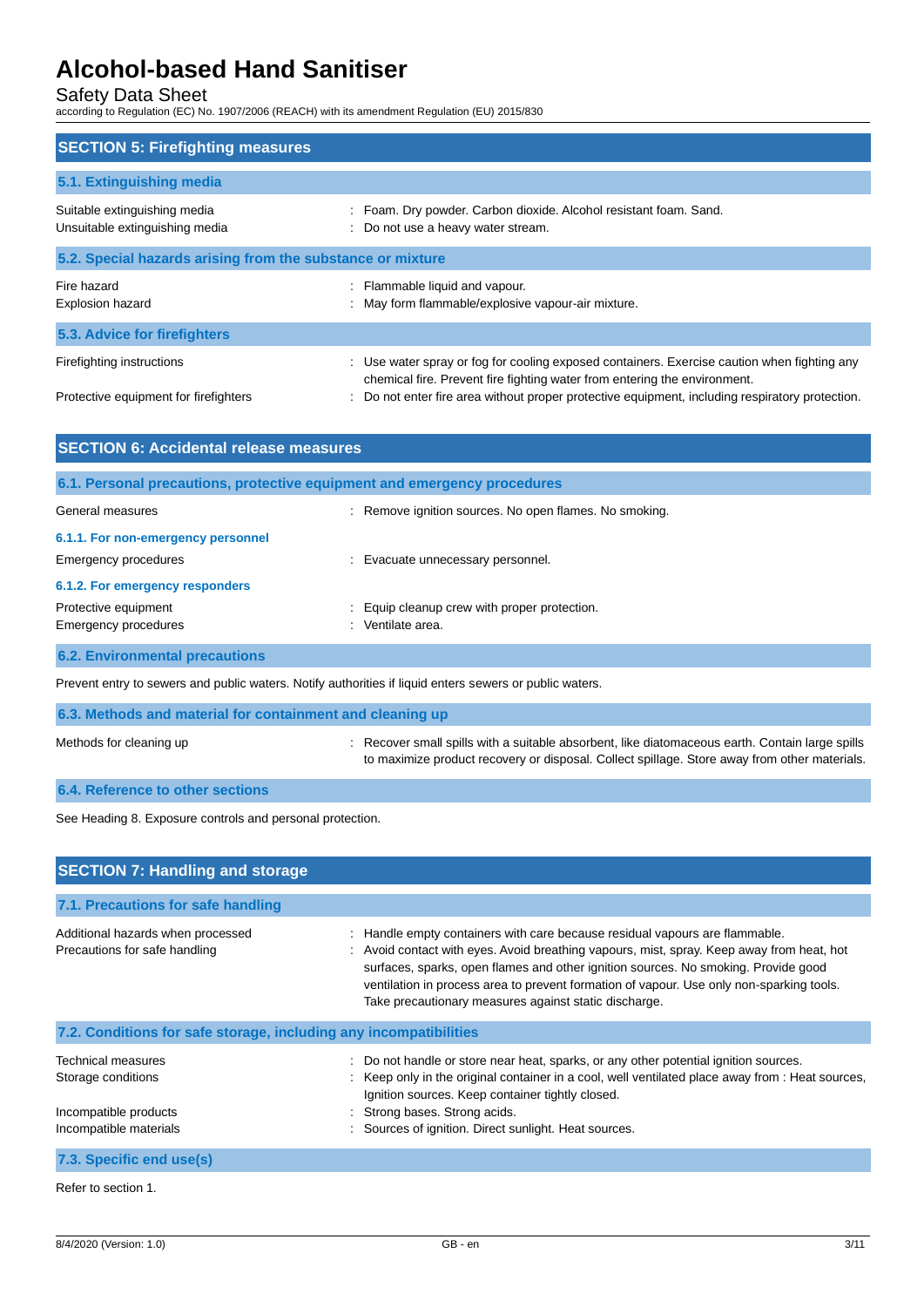Safety Data Sheet

according to Regulation (EC) No. 1907/2006 (REACH) with its amendment Regulation (EU) 2015/830

# **SECTION 8: Exposure controls/personal protection 8.1. Control parameters Alcohol-based Hand Sanitiser United Kingdom - Occupational Exposure Limits** Local name **Ethanol** WEL TWA  $(mg/m<sup>3</sup>)$  10 mg/m<sup>3</sup> (mist) WEL TWA (ppm) 1000 ppm WEL STEL (mg/m<sup>3</sup>) 30 mg/m<sup>3</sup> (calculated-mist) Regulatory reference **EH40/2005** (Fourth edition, 2020). HSE

| <b>Glycerin (56-81-5)</b>                            |                                        |  |
|------------------------------------------------------|----------------------------------------|--|
| <b>United Kingdom - Occupational Exposure Limits</b> |                                        |  |
| Local name                                           | Glycerol                               |  |
| WEL TWA (mq/m <sup>3</sup> )                         | 10 $mq/m3$ mist                        |  |
| WEL STEL (mg/m <sup>3</sup> )                        | 30 mg/m <sup>3</sup> (calculated-mist) |  |
| Regulatory reference                                 | EH40/2005 (Fourth edition, 2020). HSE  |  |

| Ethanol - (64-17-5)                                  |                                       |
|------------------------------------------------------|---------------------------------------|
| <b>United Kingdom - Occupational Exposure Limits</b> |                                       |
| Local name                                           | Ethanol                               |
| WEL TWA (mg/m <sup>3</sup> )                         | 1920 mg/m <sup>3</sup>                |
| WEL TWA (ppm)                                        | 1000 ppm                              |
| WEL STEL (mg/m <sup>3</sup> )                        | 5760 mg/m <sup>3</sup> (calculated)   |
| WEL STEL (ppm)                                       | 3000 ppm (calculated)                 |
| Regulatory reference                                 | EH40/2005 (Fourth edition, 2020). HSE |

| <b>Alcohol-based Hand Sanitiser</b>      |                          |  |
|------------------------------------------|--------------------------|--|
| <b>DNEL/DMEL (Workers)</b>               |                          |  |
| Acute - local effects, inhalation        | 1900 mg/m <sup>3</sup>   |  |
| Long-term - systemic effects, dermal     | 343 mg/kg bodyweight/day |  |
| Long-term - systemic effects, inhalation | 950 mg/m $3$             |  |
| <b>DNEL/DMEL (General population)</b>    |                          |  |
| Acute - local effects, inhalation        | 950 mg/m <sup>3</sup>    |  |
| Long-term - systemic effects, oral       | 87 mg/kg bodyweight/day  |  |
| Long-term - systemic effects, inhalation | 114 mg/m <sup>3</sup>    |  |
| Long-term - systemic effects, dermal     | 206 mg/kg bodyweight/day |  |
| <b>PNEC (Water)</b>                      |                          |  |
| PNEC aqua (freshwater)                   | $0.96$ mg/l              |  |
| PNEC aqua (marine water)                 | $0.79$ mg/l              |  |
| PNEC aqua (intermittent, freshwater)     | $2.75$ mg/l              |  |
| <b>PNEC (Sediment)</b>                   |                          |  |
| PNEC sediment (freshwater)               | 3.6 mg/kg dwt            |  |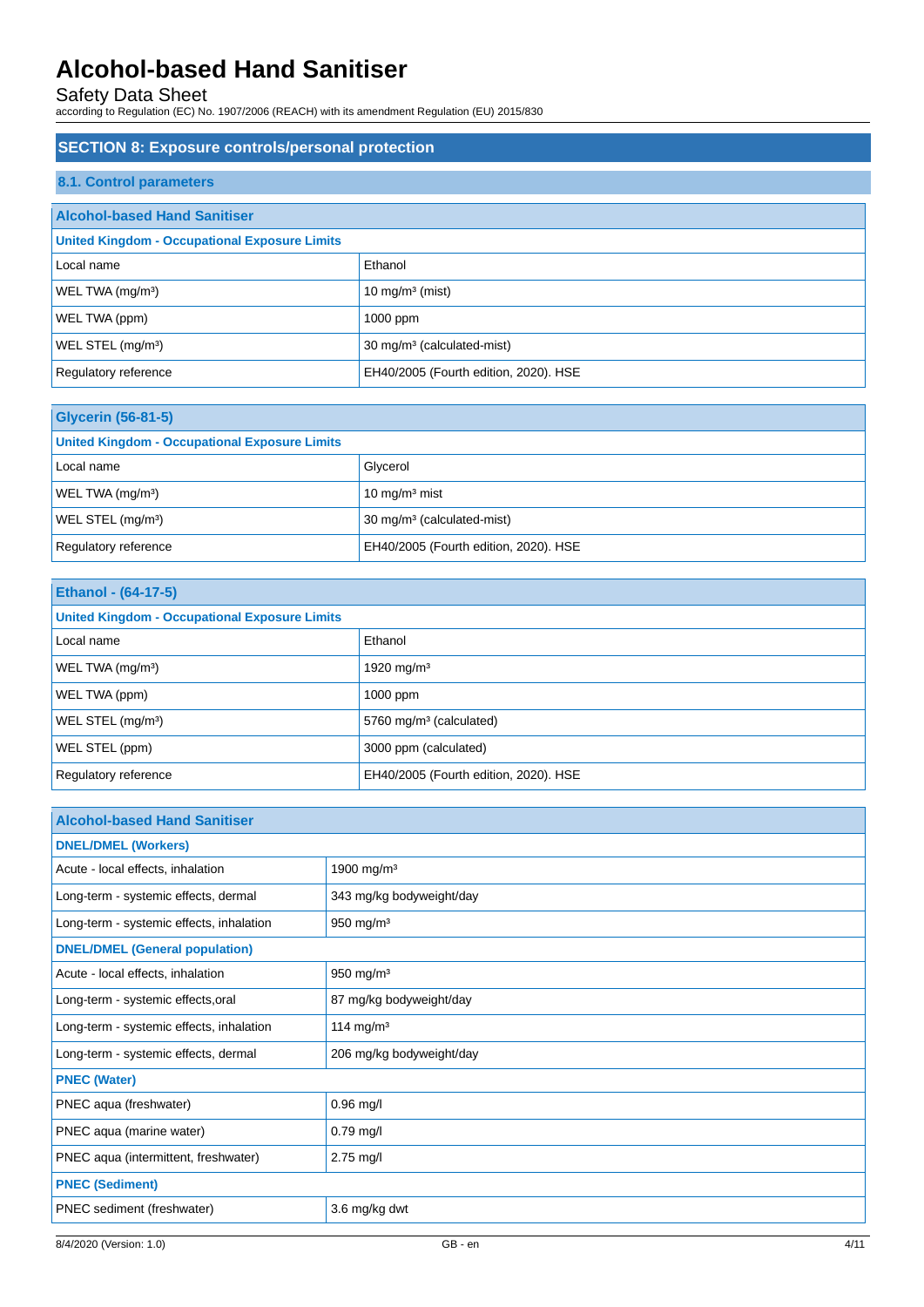## Safety Data Sheet

according to Regulation (EC) No. 1907/2006 (REACH) with its amendment Regulation (EU) 2015/830

| <b>PNEC</b> sediment (marine water)    | 2.9 mg/kg dwt  |  |
|----------------------------------------|----------------|--|
| <b>PNEC (Soil)</b>                     |                |  |
| <b>PNEC</b> soil                       | 0.63 mg/kg dwt |  |
| <b>PNEC (Oral)</b>                     |                |  |
| <b>PNEC oral (secondary poisoning)</b> | 0.72 g/kg food |  |
| <b>PNEC (STP)</b>                      |                |  |
| <b>PNEC</b> sewage treatment plant     | 580 mg/l       |  |
| 8.2. Exposure controls                 |                |  |
| Eye protection:                        |                |  |

Avoid contact with eyes

#### **Environmental exposure controls:**

Avoid release to the environment.

#### **Other information:**

Do not eat, drink or smoke during use.

| <b>SECTION 9: Physical and chemical properties</b>                                                                                                                                                                                                                                                                                                                                                                                                                                          |                                                                                                                                                                                                                                                                                                                                                                                                                                                                                                                                                                         |  |
|---------------------------------------------------------------------------------------------------------------------------------------------------------------------------------------------------------------------------------------------------------------------------------------------------------------------------------------------------------------------------------------------------------------------------------------------------------------------------------------------|-------------------------------------------------------------------------------------------------------------------------------------------------------------------------------------------------------------------------------------------------------------------------------------------------------------------------------------------------------------------------------------------------------------------------------------------------------------------------------------------------------------------------------------------------------------------------|--|
| 9.1. Information on basic physical and chemical properties                                                                                                                                                                                                                                                                                                                                                                                                                                  |                                                                                                                                                                                                                                                                                                                                                                                                                                                                                                                                                                         |  |
| Physical state<br>Appearance<br>Colour<br>Odour<br>Odour threshold<br>рH<br>Relative evaporation rate (butylacetate=1)<br>Relative evaporation rate (ether=1)<br>Melting point<br>Freezing point<br>Boiling point<br>Flash point<br>Auto-ignition temperature<br>Decomposition temperature<br>Flammability (solid, gas)<br>Vapour pressure<br>Relative vapour density at 20 °C<br>Relative density<br>Solubility<br>Partition coefficient n-octanol/water (Log Pow)<br>Viscosity, kinematic | : Liquid<br>Gel.<br>colorless. Transparent.<br>Specific fragrance.<br>Not Determined for this product<br>$6.5 - 7.5$<br>Not Determined for this product<br>Not Determined for this product<br>Not applicable for liquids<br>Not determined for this product<br>Not determined for this product<br>22 °C Pensky Martens (closed cup)<br>No data available<br>Not Determined for this product<br>Flammable liquid and vapour.<br>No data available<br>No data available<br>$0.85 - 0.95$ g/cm <sup>3</sup><br>Soluble in water.<br>No data available<br>No data available |  |
| Viscosity, dynamic<br><b>Explosive properties</b><br>Oxidising properties<br><b>Explosive limits</b>                                                                                                                                                                                                                                                                                                                                                                                        | $10000 - 11000cP$<br>Not explosive.<br>Not oxidising.<br>No data available                                                                                                                                                                                                                                                                                                                                                                                                                                                                                              |  |
| 9.2. Other information                                                                                                                                                                                                                                                                                                                                                                                                                                                                      |                                                                                                                                                                                                                                                                                                                                                                                                                                                                                                                                                                         |  |

No additional information available

### **SECTION 10: Stability and reactivity**

### **10.1. Reactivity**

The product is non-reactive under normal conditions of use, storage and transport.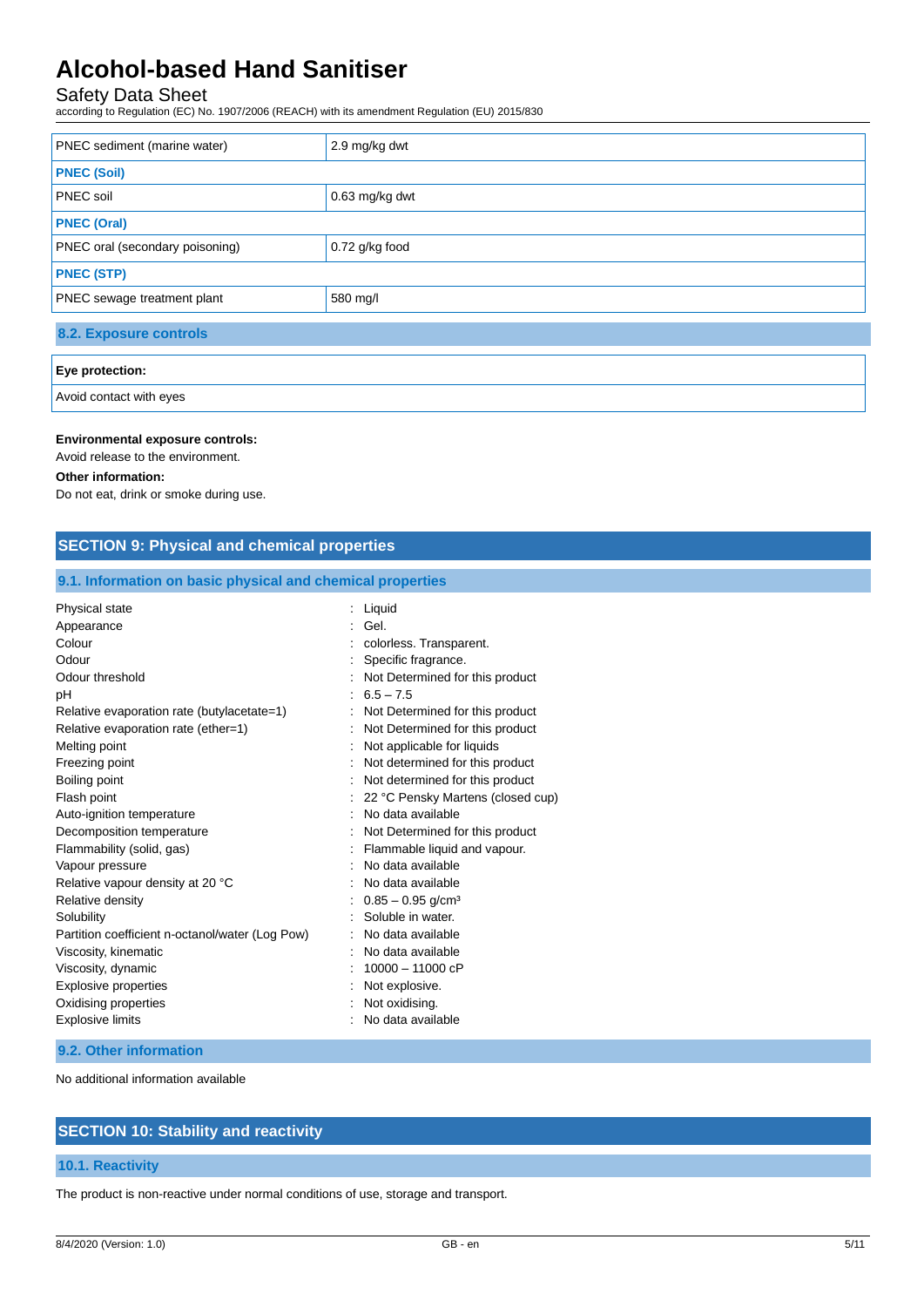Safety Data Sheet

according to Regulation (EC) No. 1907/2006 (REACH) with its amendment Regulation (EU) 2015/830

#### **10.2. Chemical stability**

The product is stable at normal handling and storage conditions.

#### **10.3. Possibility of hazardous reactions**

Hazardous polymerization will not occur.

**10.4. Conditions to avoid**

Direct sunlight. Extremely high or low temperatures. Open flame. Overheating. Heat. Sparks.

**10.5. Incompatible materials**

Strong acids. Strong bases.

**10.6. Hazardous decomposition products**

Carbon monoxide. Carbon dioxide. May release flammable gases.

| <b>SECTION 11: Toxicological information</b>                                    |                                                                                                                                                                                                                                                                   |
|---------------------------------------------------------------------------------|-------------------------------------------------------------------------------------------------------------------------------------------------------------------------------------------------------------------------------------------------------------------|
| 11.1. Information on toxicological effects                                      |                                                                                                                                                                                                                                                                   |
| Acute toxicity (oral)<br>Acute toxicity (dermal)<br>Acute toxicity (inhalation) | : Not classified (Based on available data, the classification criteria are not met)<br>: Not classified (Based on available data, the classification criteria are not met)<br>: Not classified (Based on available data, the classification criteria are not met) |

| <b>Alcohol-based Hand Sanitiser</b> |                                                |
|-------------------------------------|------------------------------------------------|
| LD50 oral rat                       | 12600 mg/kg                                    |
| LD50 oral                           | 8300 mg/kg bodyweight Animal: mouse            |
| LD50 dermal rabbit                  | $> 10$ g/kg                                    |
| LC50 inhalation rat (mg/l)          | $>$ 570 mg/m <sup>3</sup> (Exposure time: 1 h) |

| <b>Glycerin (56-81-5)</b>         |                                                                                                        |
|-----------------------------------|--------------------------------------------------------------------------------------------------------|
| LD50 oral rat                     | 12600 mg/kg                                                                                            |
| LD50 dermal rabbit                | > 10000 mg/kg                                                                                          |
| ATE CLP (oral)                    | 12600 mg/kg bodyweight                                                                                 |
| Skin corrosion/irritation         | : Not classified (Based on available data, the classification criteria are not met)<br>$pH: 6.5 - 7.5$ |
| Serious eye damage/irritation     | : Causes serious eye irritation.<br>$pH: 6.5 - 7.5$                                                    |
| Respiratory or skin sensitisation | : Not classified (Based on available data, the classification criteria are not met)                    |
| Germ cell mutagenicity            | : Not classified (Based on available data, the classification criteria are not met)                    |
| Carcinogenicity                   | : Not classified (Based on available data, the classification criteria are not met)                    |

| <b>Ethanol - (64-17-5)</b> |                                                                                     |
|----------------------------|-------------------------------------------------------------------------------------|
| <b>IARC</b> group          | 1 - Carcinogenic to humans                                                          |
| Reproductive toxicity      | : Not classified (Based on available data, the classification criteria are not met) |
| STOT-single exposure       | Not classified (Based on available data, the classification criteria are not met)   |
| STOT-repeated exposure     | Not classified (Based on available data, the classification criteria are not met)   |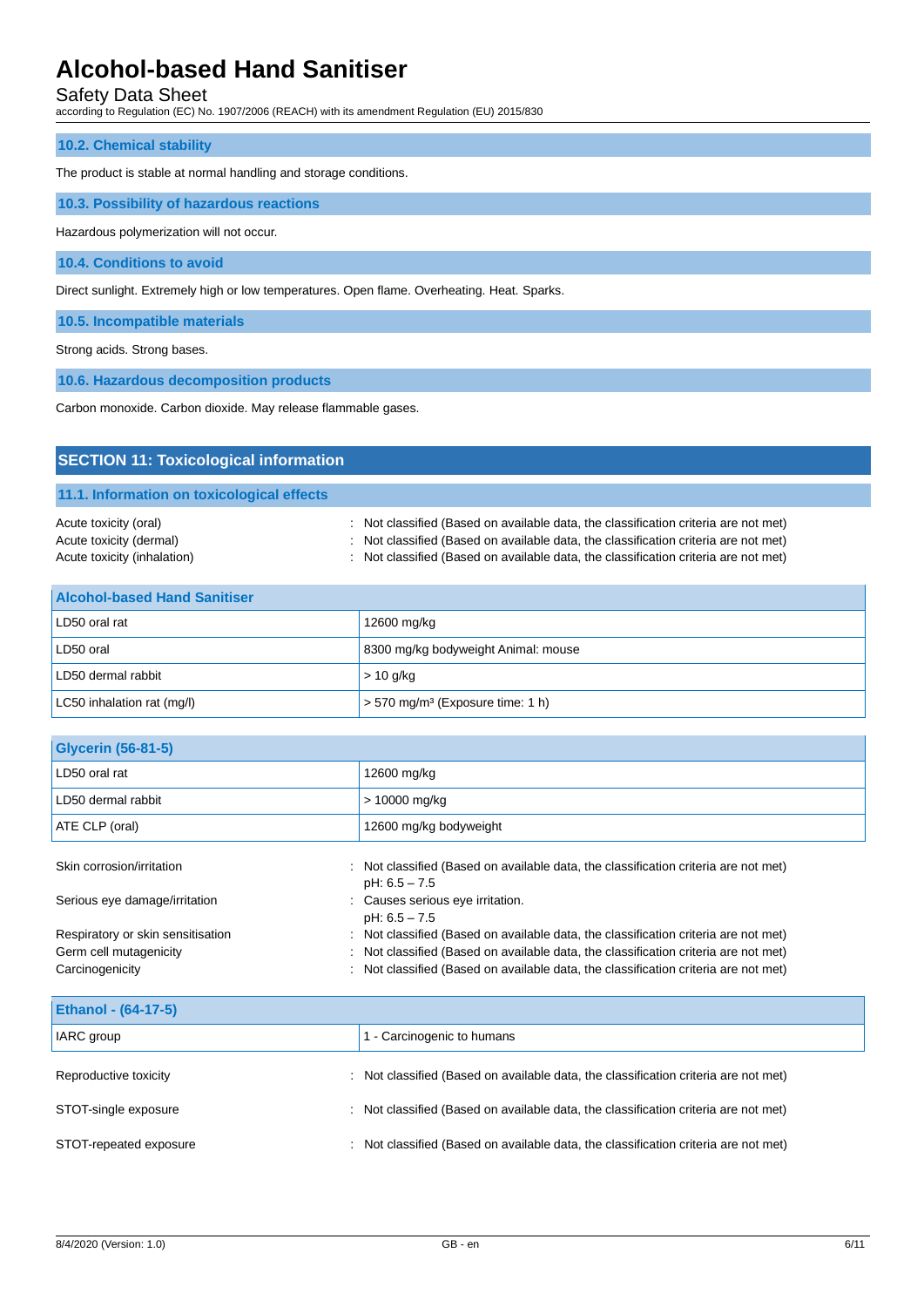Safety Data Sheet

according to Regulation (EC) No. 1907/2006 (REACH) with its amendment Regulation (EU) 2015/830

| <b>Alcohol-based Hand Sanitiser</b>                    |                                                                                                                               |  |
|--------------------------------------------------------|-------------------------------------------------------------------------------------------------------------------------------|--|
| NOAEL (subchronic, oral, animal/male, 90 days)         | < 9700 mg/kg bodyweight Animal: mouse, Animal sex: male, Guideline: EPA OPPTS<br>870.3100 (90-Day Oral Toxicity in Rodents)   |  |
| NOAEL (subchronic, oral, animal/female, 90 days)       | > 9400 mg/kg bodyweight Animal: mouse, Animal sex: female, Guideline: EPA OPPTS<br>870.3100 (90-Day Oral Toxicity in Rodents) |  |
| Aspiration hazard<br>÷                                 | Not classified (Based on available data, the classification criteria are not met)                                             |  |
| Potential Adverse human health effects and<br>symptoms | : Based on available data, the classification criteria are not met.                                                           |  |

| <b>SECTION 12: Ecological information</b>                    |                  |
|--------------------------------------------------------------|------------------|
| <b>12.1. Toxicity</b>                                        |                  |
| Hazardous to the aquatic environment, short-term<br>(acute)  | : Not classified |
| Hazardous to the aquatic environment, long-term<br>(chronic) | : Not classified |

| <b>Alcohol-based Hand Sanitiser</b> |                                                                            |
|-------------------------------------|----------------------------------------------------------------------------|
| LC50 fish 1                         | 51 – 57 ml/l (Exposure time: 96 h - Species: Oncorhynchus mykiss [static]) |
| EC50 Daphnia 1                      | 193 mg/l (Exposure time: 48 h - Species: Daphnia magna)                    |
| EC50 72h algae (1)                  | 520 mg/l (Species: Desmodesmus subspicatus)                                |
| NOEC (chronic)                      | 9.6 mg/l Test organisms (species): Daphnia magna Duration: '9 d'           |

| <b>Ethanol - (64-17-5)</b>   |                         |
|------------------------------|-------------------------|
| $ECC50$ (algae)              | $275 \text{ mq/l}$      |
| ErC50 (other aquatic plants) | 4432 mg/l               |
| NOEC (acute)                 | $\vert$ 9.6 mg/l 9 days |

### **12.2. Persistence and degradability**

| <b>Alcohol-based Hand Sanitiser</b> |                      |  |
|-------------------------------------|----------------------|--|
| Persistence and degradability       | Not established.     |  |
| 12.3. Bioaccumulative potential     |                      |  |
| <b>Alcohol-based Hand Sanitiser</b> |                      |  |
| BCF fish 1                          | (no bioaccumulation) |  |
| Bioaccumulative potential           | Not established.     |  |

### **12.4. Mobility in soil**

No additional information available

| 12.5. Results of PBT and vPvB assessment |                                                                                                                                                                                 |  |
|------------------------------------------|---------------------------------------------------------------------------------------------------------------------------------------------------------------------------------|--|
| <b>Component</b>                         |                                                                                                                                                                                 |  |
| Glycerin (56-81-5)                       | This substance/mixture does not meet the PBT criteria of REACH regulation, annex XIII<br>This substance/mixture does not meet the vPvB criteria of REACH regulation, annex XIII |  |
| Ethanol - (64-17-5)                      | This substance/mixture does not meet the PBT criteria of REACH regulation, annex XIII<br>This substance/mixture does not meet the vPvB criteria of REACH regulation, annex XIII |  |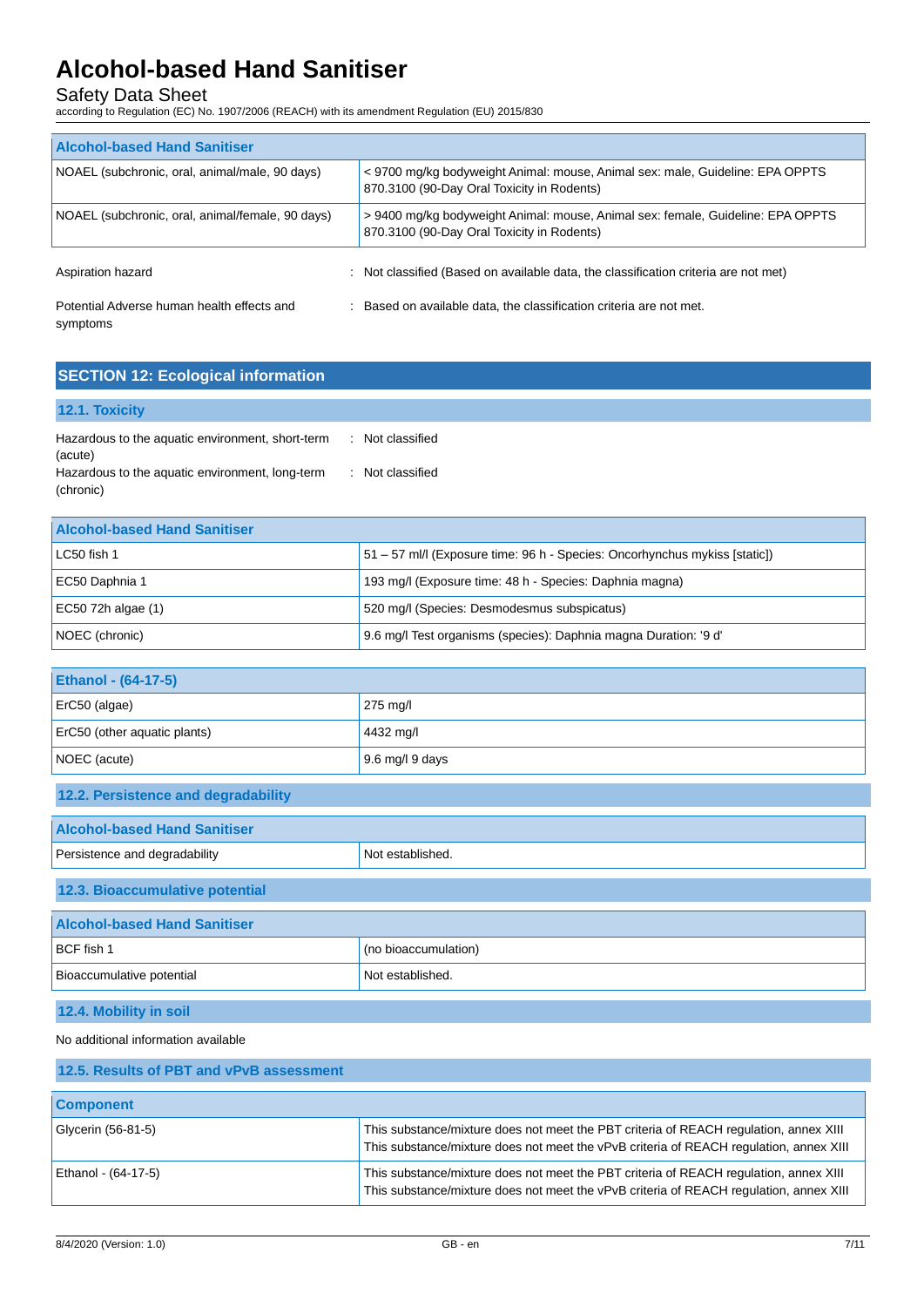Safety Data Sheet

according to Regulation (EC) No. 1907/2006 (REACH) with its amendment Regulation (EU) 2015/830

#### **12.6. Other adverse effects**

Additional information **interest in the environment** of the environment.

| <b>SECTION 13: Disposal considerations</b>                           |                                                                                                                                                          |  |
|----------------------------------------------------------------------|----------------------------------------------------------------------------------------------------------------------------------------------------------|--|
| 13.1. Waste treatment methods                                        |                                                                                                                                                          |  |
| Product/Packaging disposal recommendations<br>Additional information | : Dispose in a safe manner in accordance with local/national regulations.<br>: Handle empty containers with care because residual vapours are flammable. |  |

Ecology - waste materials **Ecology** - waste materials **interval** : Avoid release to the environment.

### **SECTION 14: Transport information**

| In accordance with ADR / RID / IMDG / IATA / ADN                                |                                                                         |                                       |                                                                         |                                                                             |
|---------------------------------------------------------------------------------|-------------------------------------------------------------------------|---------------------------------------|-------------------------------------------------------------------------|-----------------------------------------------------------------------------|
| <b>ADR</b>                                                                      | <b>IMDG</b>                                                             | <b>IATA</b>                           | <b>ADN</b>                                                              | <b>RID</b>                                                                  |
| 14.1. UN number                                                                 |                                                                         |                                       |                                                                         |                                                                             |
| <b>UN 1170</b>                                                                  | <b>UN 1170</b>                                                          | <b>UN 1170</b>                        | <b>UN 1170</b>                                                          | <b>UN 1170</b>                                                              |
| 14.2. UN proper shipping name                                                   |                                                                         |                                       |                                                                         |                                                                             |
| <b>ETHANOL SOLUTION</b><br>(ETHYL ALCOHOL<br>SOLUTION)                          | <b>ETHANOL SOLUTION</b><br>(ETHYL ALCOHOL<br>SOLUTION)                  | <b>Ethanol solution</b>               | ETHANOL SOLUTION<br>(ETHYL ALCOHOL<br>SOLUTION)                         | <b>ETHANOL SOLUTION</b><br>(ETHYL ALCOHOL<br>SOLUTION)                      |
| <b>Transport document description</b>                                           |                                                                         |                                       |                                                                         |                                                                             |
| UN 1170 ETHANOL<br><b>SOLUTION (ETHYL</b><br>ALCOHOL SOLUTION), 3,<br>II, (D/E) | UN 1170 ETHANOL<br><b>SOLUTION (ETHYL</b><br>ALCOHOL SOLUTION), 3,<br>Ш | UN 1170 Ethanol solution,<br>3.11     | UN 1170 ETHANOL<br><b>SOLUTION (ETHYL</b><br>ALCOHOL SOLUTION), 3,<br>Ш | UN 1170 ETHANOL<br>SOLUTION (ETHYL<br>ALCOHOL SOLUTION), 3,<br>$\mathsf{I}$ |
| 14.3. Transport hazard class(es)                                                |                                                                         |                                       |                                                                         |                                                                             |
| 3                                                                               | 3                                                                       | 3                                     | 3                                                                       | 3                                                                           |
|                                                                                 |                                                                         |                                       |                                                                         |                                                                             |
| 14.4. Packing group                                                             |                                                                         |                                       |                                                                         |                                                                             |
| Ш                                                                               | $\mathbf{II}$                                                           | $\mathsf{II}$                         | $\mathbf{H}$                                                            | Ш                                                                           |
| <b>14.5. Environmental hazards</b>                                              |                                                                         |                                       |                                                                         |                                                                             |
| Dangerous for the<br>environment : No                                           | Dangerous for the<br>environment : No<br>Marine pollutant : No          | Dangerous for the<br>environment : No | Dangerous for the<br>environment: No                                    | Dangerous for the<br>environment : No                                       |
| No supplementary information available                                          |                                                                         |                                       |                                                                         |                                                                             |

### **14.6. Special precautions for user**

#### **Overland transport**

| $E = F1$            |
|---------------------|
| : 144,601           |
| : 11                |
| E2                  |
| : P001, IBC02, R001 |
| : MP19              |
| : T4                |
| : TP1               |
|                     |
|                     |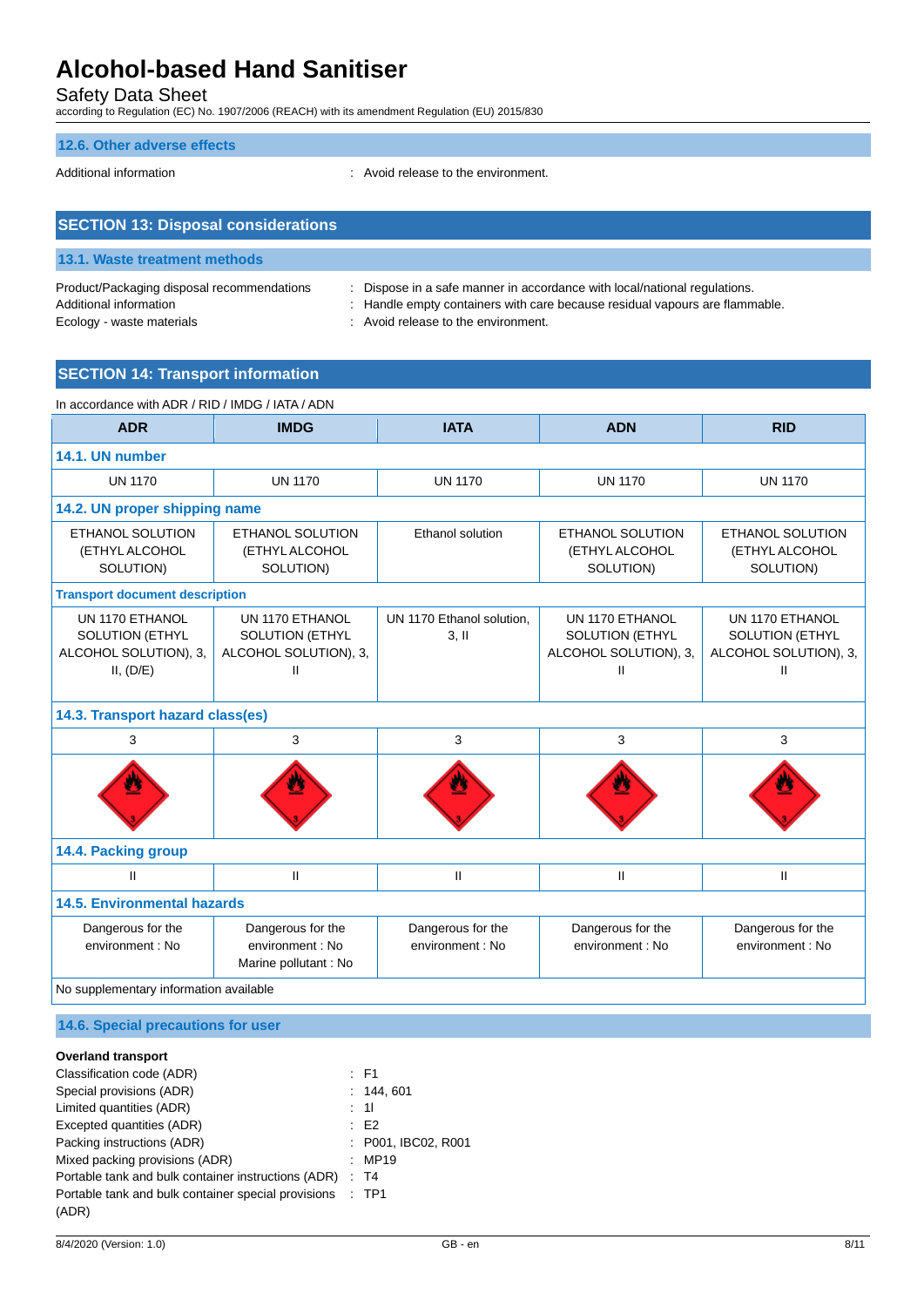### Safety Data Sheet

according to Regulation (EC) No. 1907/2006 (REACH) with its amendment Regulation (EU) 2015/830

| Tank code (ADR)                                     | $:$ LGBF                                                                                   |
|-----------------------------------------------------|--------------------------------------------------------------------------------------------|
| Vehicle for tank carriage                           | -FL                                                                                        |
| Transport category (ADR)                            | 2                                                                                          |
| Special provisions for carriage - Operation (ADR)   | $:$ S2, S20                                                                                |
| Hazard identification number (Kemler No.)           | $\therefore$ 33                                                                            |
| Orange plates                                       | 33<br>1170                                                                                 |
|                                                     |                                                                                            |
| Tunnel restriction code (ADR)                       | D/E<br>÷                                                                                   |
| EAC code                                            | $\cdot$ 2YE                                                                                |
| <b>Transport by sea</b>                             |                                                                                            |
| Special provisions (IMDG)                           | 144<br>÷                                                                                   |
| Limited quantities (IMDG)                           | 1 L                                                                                        |
| Excepted quantities (IMDG)                          | E <sub>2</sub>                                                                             |
| Packing instructions (IMDG)                         | P001                                                                                       |
| IBC packing instructions (IMDG)                     | IBC02                                                                                      |
| Tank instructions (IMDG)                            | T4                                                                                         |
| Tank special provisions (IMDG)                      | TP <sub>1</sub>                                                                            |
| EmS-No. (Fire)                                      | F-E                                                                                        |
| EmS-No. (Spillage)                                  | $S-D$                                                                                      |
| Stowage category (IMDG)                             | Α                                                                                          |
| Properties and observations (IMDG)                  | Colourless, volatile liquids. Pure ETHANOL: flashpoint 13°C c.c. Explosive limits: 3.3% to |
|                                                     | 19% Miscible with water.                                                                   |
|                                                     |                                                                                            |
| Air transport                                       |                                                                                            |
| PCA Excepted quantities (IATA)                      | E2                                                                                         |
| PCA Limited quantities (IATA)                       | Y341                                                                                       |
| PCA limited quantity max net quantity (IATA)        | 1L                                                                                         |
| PCA packing instructions (IATA)                     | 353                                                                                        |
| PCA max net quantity (IATA)                         | 5L                                                                                         |
| CAO packing instructions (IATA)                     | 364<br>$\ddot{\phantom{a}}$                                                                |
| CAO max net quantity (IATA)                         | 60L                                                                                        |
| Special provisions (IATA)                           | : A3, A58, A180                                                                            |
| ERG code (IATA)                                     | : 3L                                                                                       |
| Inland waterway transport                           |                                                                                            |
| Classification code (ADN)                           | F1                                                                                         |
| Special provisions (ADN)                            | 144, 601                                                                                   |
| Limited quantities (ADN)                            | 1 <sub>L</sub>                                                                             |
| Excepted quantities (ADN)                           | E <sub>2</sub>                                                                             |
| Equipment required (ADN)                            | PP, EX, A                                                                                  |
| Ventilation (ADN)                                   | : VE01                                                                                     |
| Number of blue cones/lights (ADN)                   | : 1                                                                                        |
|                                                     |                                                                                            |
| Rail transport                                      |                                                                                            |
| Classification code (RID)                           | $:$ F1                                                                                     |
| Special provisions (RID)                            | 144, 601                                                                                   |
| Limited quantities (RID)                            | 1L                                                                                         |
| Excepted quantities (RID)                           | E <sub>2</sub>                                                                             |
| Packing instructions (RID)                          | P001, IBC02, R001                                                                          |
| Mixed packing provisions (RID)                      | MP19                                                                                       |
| Portable tank and bulk container instructions (RID) | : T4                                                                                       |
| Portable tank and bulk container special provisions | $:$ TP1                                                                                    |
| (RID)                                               |                                                                                            |
| Tank codes for RID tanks (RID)                      | : LGBF                                                                                     |
| Transport category (RID)                            | $\overline{2}$                                                                             |
| Colis express (express parcels) (RID)               | CE7                                                                                        |
| Hazard identification number (RID)                  | : 33                                                                                       |

**14.7. Transport in bulk according to Annex II of Marpol and the IBC Code**

Not applicable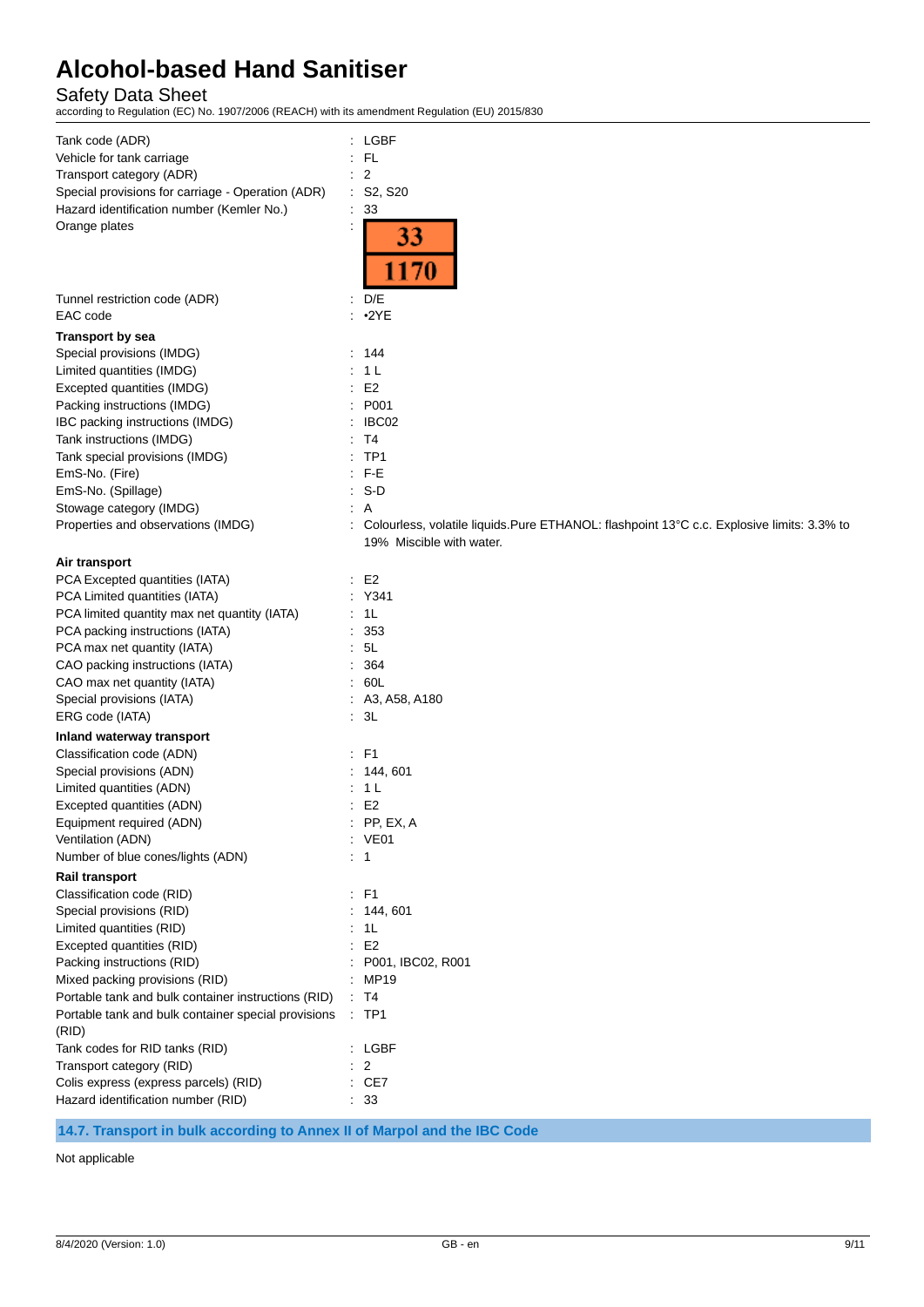Safety Data Sheet

according to Regulation (EC) No. 1907/2006 (REACH) with its amendment Regulation (EU) 2015/830

### **SECTION 15: Regulatory information**

#### **15.1. Safety, health and environmental regulations/legislation specific for the substance or mixture**

#### **15.1.1. EU-Regulations**

| The following restrictions are applicable according to Annex XVII of the REACH Regulation (EC) No 1907/2006: |                                          |  |
|--------------------------------------------------------------------------------------------------------------|------------------------------------------|--|
| Reference code   Applicable on                                                                               |                                          |  |
| 3(a)                                                                                                         | Alcohol-based Hand Sanitiser ; Ethanol - |  |
| 3(b)                                                                                                         | Alcohol-based Hand Sanitiser ; Ethanol - |  |
| 40.                                                                                                          | Alcohol-based Hand Sanitiser ; Ethanol - |  |

Contains no substance on the REACH candidate list

Contains no REACH Annex XIV substances

Contains no substance subject to Regulation (EU) No 649/2012 of the European Parliament and of the Council of 4 July 2012 concerning the export and import of hazardous chemicals.

Contains no substance subject to Regulation (EU) No 2019/1021 of the European Parliament and of the Council of 20 June 2019 on persistent organic pollutants

#### **15.1.2. National regulations**

Listed on the AICS (Australian Inventory of Chemical Substances)

Listed on the Canadian DSL (Domestic Substances List)

Listed on IECSC (Inventory of Existing Chemical Substances Produced or Imported in China)

Listed on the EEC inventory EINECS (European Inventory of Existing Commercial Chemical Substances)

Listed on the Japanese ENCS (Existing & New Chemical Substances) inventory

Listed on the Japanese ISHL (Industrial Safety and Health Law)

Listed on KECL/KECI (Korean Existing Chemicals Inventory)

Listed on NZIoC (New Zealand Inventory of Chemicals)

Listed on PICCS (Philippines Inventory of Chemicals and Chemical Substances)

Listed on the United States TSCA (Toxic Substances Control Act) inventory

Listed on INSQ (Mexican National Inventory of Chemical Substances)

Listed on the TCSI (Taiwan Chemical Substance Inventory)

**15.2. Chemical safety assessment**

A chemical safety assessment has been carried out

| <b>SECTION 16: Other information</b> |                                                                                                                                                                                                                                                                                                                                           |  |  |
|--------------------------------------|-------------------------------------------------------------------------------------------------------------------------------------------------------------------------------------------------------------------------------------------------------------------------------------------------------------------------------------------|--|--|
| Sources of Key data                  | : REGULATION (EC) No 1272/2008 OF THE EUROPEAN PARLIAMENT AND OF THE COUNCIL of 16<br>December 2008 on classification, labelling and packaging of substances and mixtures, amending and<br>repealing Directives 67/548/EEC and 1999/45/EC, and amending Regulation (EC) No 1907/2006. CLP<br>Inventory. ECHA (European Chemicals Agency). |  |  |
| Other information                    | : None.                                                                                                                                                                                                                                                                                                                                   |  |  |

# **Full text of H- and EUH-statements:** Eye Irrit. 2 Serious eye damage/eye irritation, Category 2 Flam. Liq. 2 Flammable liquids, Category 2 H225 **Highly flammable liquid and vapour.** H319 Causes serious eye irritation. EUH066 Repeated exposure may cause skin dryness or cracking.

| Classification and procedure used to derive the classification for mixtures according to Regulation (EC) 1272/2008 [CLP]: |                  |                    |  |
|---------------------------------------------------------------------------------------------------------------------------|------------------|--------------------|--|
| Flam. Lig. 2                                                                                                              | H <sub>225</sub> | Calculation method |  |
| Eye Irrit. 2                                                                                                              | H319             | Calculation method |  |

SDS EU (REACH Annex II)